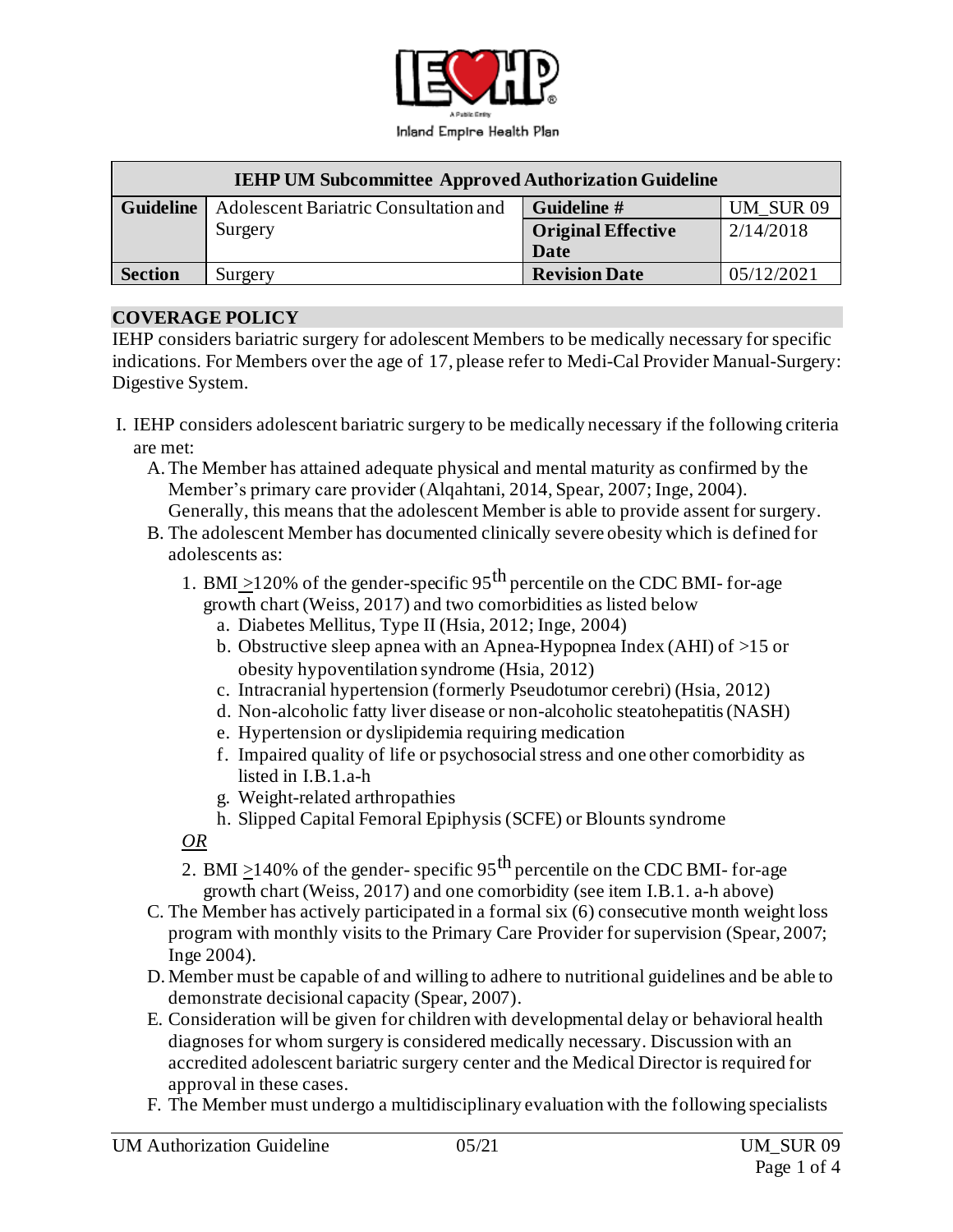(Inge, 2004):

- 1. Pediatric Endocrinology or Pediatric Obesity Specialist
- 2. Psychiatry or Psychology
- 3. Bariatric Surgery Consultation with a Pediatric Bariatric Surgeon
- 4. Registered Dietitian with expertise in bariatric surgery
- II. Revision of adolescent bariatric surgeries will be considered medically necessary when all of the following criteria are met:
	- A.The initial bariatric surgery met criteria for medically necessary bariatric surgery
	- B. The primary surgery failed secondary to significant post-operative complications
		- 1. Erosion, slippage, severe malnutrition, stricture or anastomotic complications
		- 2. Gastroesophageal reflux, or failure to lose weight or weight re-gain after a band or sleeve procedure
	- C. The Member has been compliant with all post-operative instructions regarding nutritional intake, portion control and dietary restrictions

### **COVERAGE LIMITATIONS AND EXCLUSIONS**

A. Members are considered ineligible for bariatric surgery if any of the following apply:

- 1. Obesity attributed to other disease states or weight promoting medication; and/or
- 2. Poorly controlled, severe behavioral health diagnosis that limits the Member's ability to comply with nutrition requirements and exercise regimens. Behavioral health diagnoses that are well controlled and in remission are considered on a caseby-case basis.
- 3. Current substance use, abuse or disorder of alcohol and related substances or illicit substances; and/or
- 4. Severe cardiomyopathy, end stage renal disease, or end stage liver disease unless surgery is required prior to transplant surgery; and/or
- 5. Members with an unacceptable surgical risk higher than normal risk for significantly adverse outcome as determined by the Pediatric Bariatric Surgery team.
- B. Adjustable gastric banding is not FDA approved for adolescents <18 year of age. (Weiss, 2017).

# **ADDITIONAL INFORMATION**

- A.Consideration may be given to the Member's support system preoperatively and postoperatively. Support systems include, but are not necessarily limited to, parents, grandparents, other family members, caregivers, teachers, counselors, therapists or clergy that will assist the Member in compliance with the postoperative bariatric diet and exercise plan.
- B. Although pregnancies can be safely supported after bariatric surgery, reliable contraception is recommended because of the increased risk to the fetus posed by the rapid weight loss in the immediate post-operative period. After the period of rapid weight loss, pregnancies should be carefully monitored. (Inge, 2004 ACOG, 2009)

# **CLINICAL/REGULATORY RESOURCE**

The safety and efficacy of pediatric and adolescent bariatric surgery has been established to be equal to that of adults in several significant prospective observational and retrospective meta analyses (Black, 2013; Paulus 2015; Inge 2017). In addition, there is increasing evidence to support its use according to the American Society for Metabolic and Bariatric Surgery and the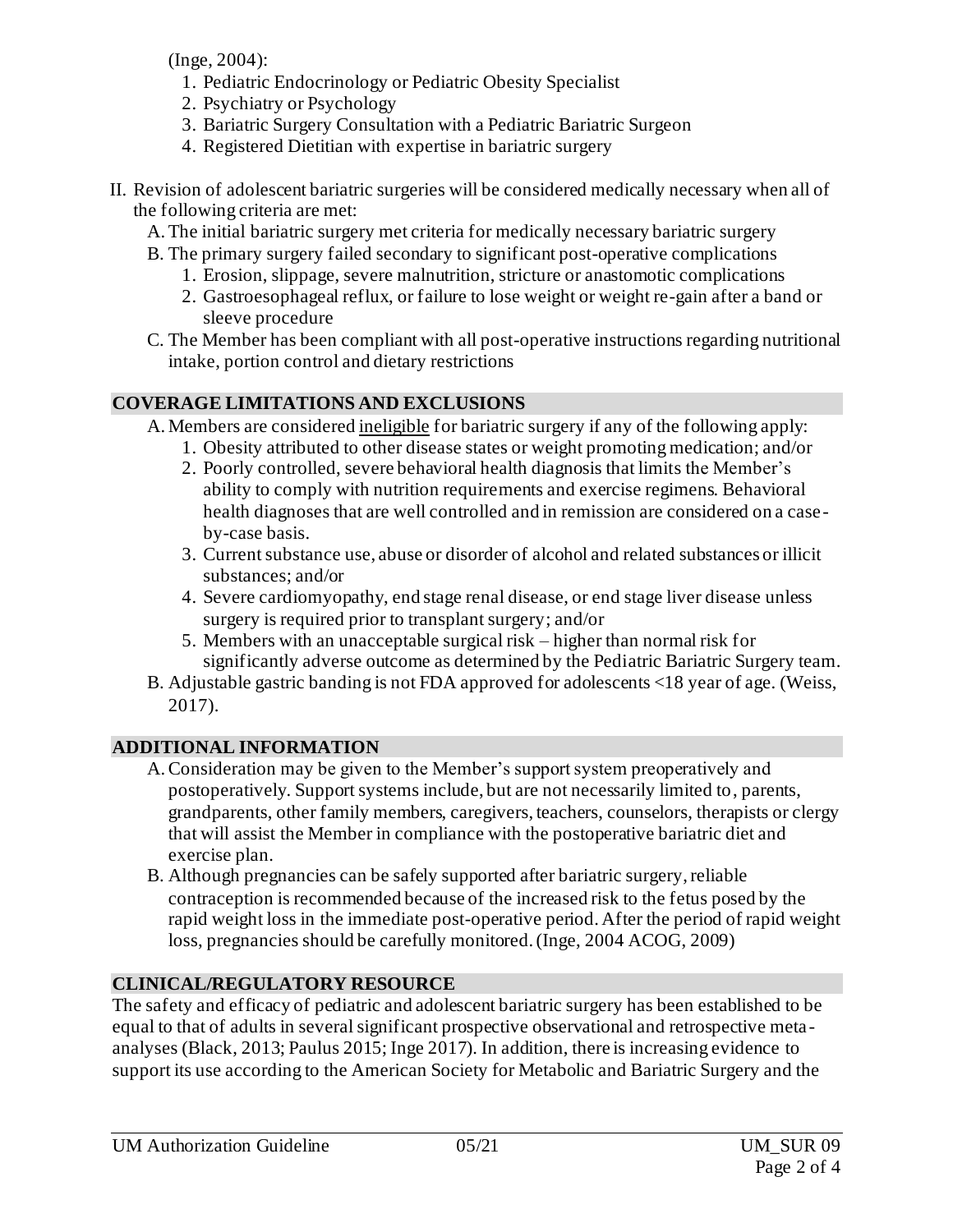American Academy of Pediatrics. Adolescent bariatric surgery can be considered medically necessary when criteria for adolescents is met.

### **DEFINITION OF TERMS**

- A.**BMI:** body mass index, calculated as weight in kilograms (kg) divided by height in meters squared  $(m^2) - kg/m^2$
- B. **Revision:** surgical procedure performed to reverse a previous bypass or restrictive procedure or to anatomically convert a previous bypass surgery or restrictive procedure to an alternate procedure (e.g., adjustable gastric banding conversion to a conventional Roux-en-Y procedure)

#### C. **Types of Bariatric Surgery**

A review of the current data indicates that patient safety and weight loss outcomes for extremely obese adolescents undergoing bariatric surgery are comparable or better than those seen in adults (ASMBS, 2011). The most widely performed procedures in adolescents are:

- 1. Sleeve gastrectomy
- 2. Roux-en-Y gastric bypass

### **REFERENCES**

- 1. Alqahtani AR, Elahmedi MO, Al Qahtani A. Co-morbidity resolution in morbidly obese children and adolescents undergoing sleeve gastrectomy. Surg Obes Relat Dis 2014;10:842-850
- 2. Aetna Policy Statement: Obesity Surgery (adult and adolescent). Policy Number 00157. Last reviewed 4/4/2017. [http://www.aetna.com/cpb/medical/data/100\\_199/0157.html](http://www.aetna.com/cpb/medical/data/100_199/0157.html)
- 3. American College of Obstetrics and Gynecology. Practice Bulletin Number 105: Bariatric Surgery and Pregnancy. Obstetrics and Gynecology. Jun 2009; 113(6): 1405-1413. reaffirmed 2017

[https://journals.lww.com/greenjournal/Citation/2009/06000/ACOG\\_Practice\\_Bulletin\\_No](https://journals.lww.com/greenjournal/Citation/2009/06000/ACOG_Practice_Bulletin_No__105__Bariatric_Surgery.48.aspx) [\\_\\_105\\_\\_Bariatric\\_Surgery.48.aspx](https://journals.lww.com/greenjournal/Citation/2009/06000/ACOG_Practice_Bulletin_No__105__Bariatric_Surgery.48.aspx)

- 4. American Society for Metabolic & Bariatric Surgery (ASMBS). Pediatric Committee Best Practice Guidelines. Surgery for Obesity and related Diseases 8 (2012) 1-7.
- 5. Anthem Blue Cross Medical Policy: Bariatric Surgery and Other Treatment for Clinically Severe Obesity. Document # SURG. 00024 Current effective date 9/27/2017.
- 6. Black JA, White B, Viner RM, Simmons RK. Bariatric surgery for obese children and adolescents: a systematic review and meta-analysis. *Obes Rev.* 2013;14(8):634-644.
- 7. California Department of Health Care Services, September 2020. Medi-Cal Provider Manual, Part 2-General Medicine, Surgery: Digestive System (surg digest). Accessed 5/3/2021 a[t https://files.medi-cal.ca.gov/pubsdoco/publications/masters](https://files.medi-cal.ca.gov/pubsdoco/publications/masters-mtp/part2/surgdigest.pdf)[mtp/part2/surgdigest.pdf](https://files.medi-cal.ca.gov/pubsdoco/publications/masters-mtp/part2/surgdigest.pdf)
- 8. Cigna Healthcare Medical Coverage Policy: Bariatric Surgery Policy Number 0051. Effective date 6/15/2017. [https://cignaforhcp.cigna.com/web/public/content/pdf/coveragePolicies/medical/mm\\_0051](https://cignaforhcp.cigna.com/web/public/content/pdf/coveragePolicies/medical/mm_0051_coveragepositioncriteria_bariatric_%20surgery.pdf)

[\\_coveragepositioncriteria\\_bariatric\\_ surgery.pdf](https://cignaforhcp.cigna.com/web/public/content/pdf/coveragePolicies/medical/mm_0051_coveragepositioncriteria_bariatric_%20surgery.pdf) 

9. Freedman DS, Mei Z, Srinivasan SR, et al. Cardiovascular risk factors & excess adiposity among overweight children and adolescents: the Bogalusa Heart Study. Journal of Pediatrics Jan 2007; 150(1): 12-17.e2

<https://www.sciencedirect.com/science/article/pii/S0022347606008171>

10. Hsia DS, Fallon SC, et al. Adolescent Bariatric Surgery. Arch Pediatric Adolescent Med Aug 2012; 166 (8): 737-765.